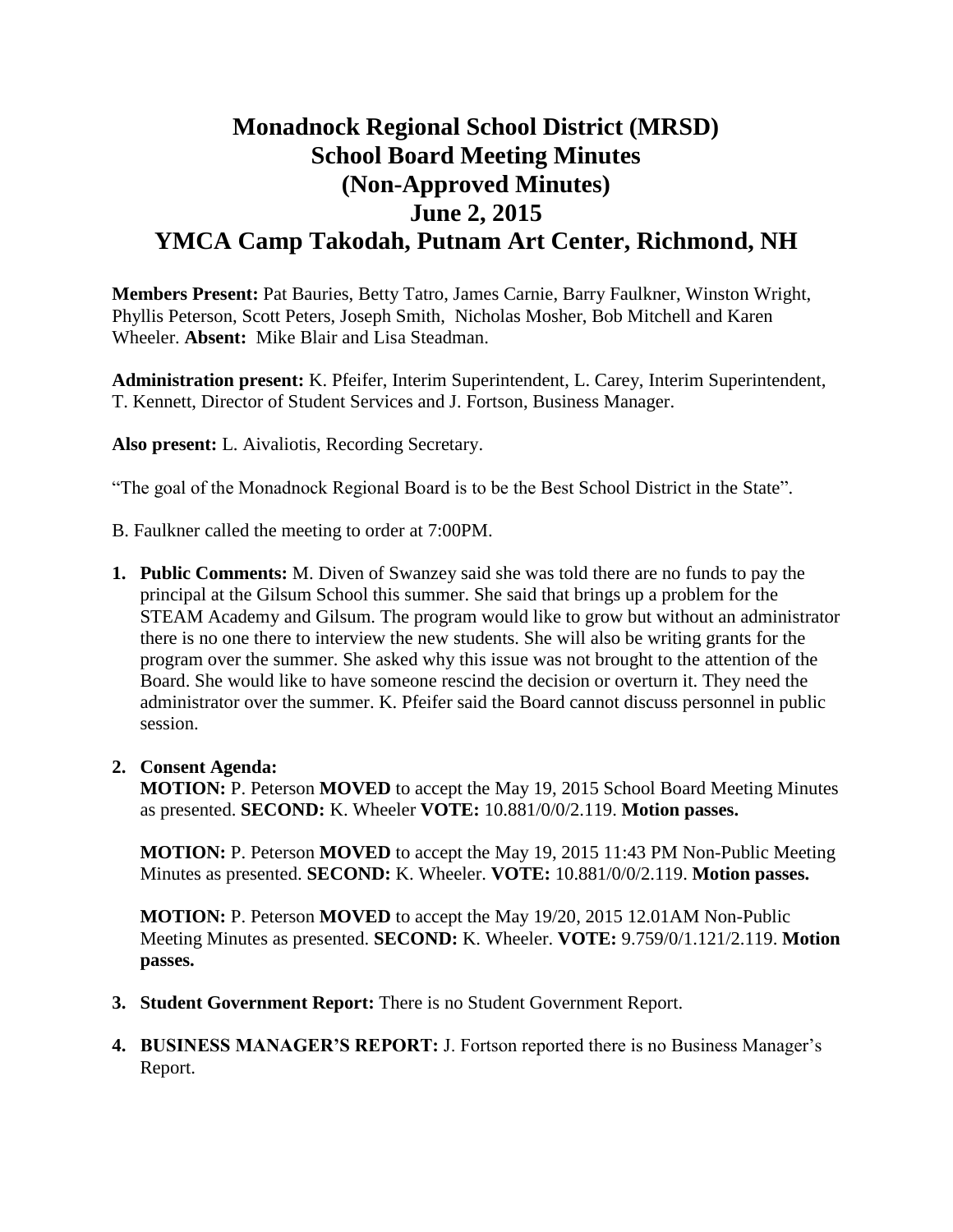**5. ASSISTANT SUPERINTENDENT REPORT:** There is no Assistant Superintendent Report.

## **6. SUPERINTENDENT REPORT:**

**6a. Correspondence and Announcements**: K. Pfeifer informed the Board they had received a thank you letter from the second graders who attended The NE Aquarium. Gerry Kuhn has received the DI National Award. The monthly calendar has been handed out to the Board.

**7. BOARD CHAIR REPORT:** B. Faulkner reported he had received the letter from the second grade. B. Faulkner informed the Board on the set up for the Principal Search Committee. The committee will consist of 11 people. L. Carey will be a non-voting member on the committee, 1 School Board Member from Troy, 1 School Board Member from Fitzwilliam, 2 teachers from Troy, 2 teachers from Fitzwilliam, 1 paraprofessional from Troy, 1 paraprofessional from Fitzwilliam, 1 parent from Troy, Lori Stevens and Chair Molly Lynn. L. Carey explained she has sent out 500 questions to Molly to review. The committee will review the applications and questions. The committee will begin tomorrow. There are some viable candidates.

B. Faulkner has named the members on the Ad Hoc School Safety Committee. There will be 1 member from each town as well as others as follows: N. Mosher, K. Wheeler, W. Wright, S. Peters, J. Carnie, K. Pfeifer, N. Richardson and R. Schafer. B. Faulkner informed the Board he has asked two other people to be on the committee but has not heard yet. S. Peters suggested adding members from the elementary schools. B. Faulkner explained the purpose of the committee is to come up with ideas, members can be added. **MOTION:** J. Smith **MOVED** to accept the list of members as presented by B. Faulkner for the School Safety Ad Hoc committee. **SECOND:** P. Peterson. **VOTE:** 10.881/0/0/2.119. **Motion passes.** B. Faulkner would ask J. Smith to set up the meeting place and time.

## **8. SCHOOL BOARD COMMITTEE REPORTS:**

**8a. Budget Committee:** B. Mitchell reported the Budget Committee met on May 26, 2015. D. Coffman presented information on the student enrollment and staff over a 10 year period. The information was very interesting and will be shared when the committee has the final numbers. The committee discussed the spread sheets on negotiated contracts presented by J. Fortson. The committee has asked to have a Budget Committee Member sit on the negotiating committee. B. Faulkner commented we have been advised by the attorney regarding this issue. This is an issue for non-public.

**8b. Community Relations Committee:** The committee has not met but will be meeting tomorrow. K. Pfeifer is concerned because he will be attending an Awards Assembly at that time and will not be able to attend both. S. Peters will discuss the time later when M. Blair joins the meeting. N. Mosher is very interested in seeing the organizational charts. P. Bauries is also concerned. P. Bauries commented the sign in the front of the school is not being used to its full capacity. **MOTION:** P. Bauries **MOVED** to refer the sign issue to the CRC. **SECOND:** P. Peterson. **DISCUSSION:** N. Richardson explained the sign needs to be repaired. **VOTE:** 10.881/0/0/2.119. **Motion passes.**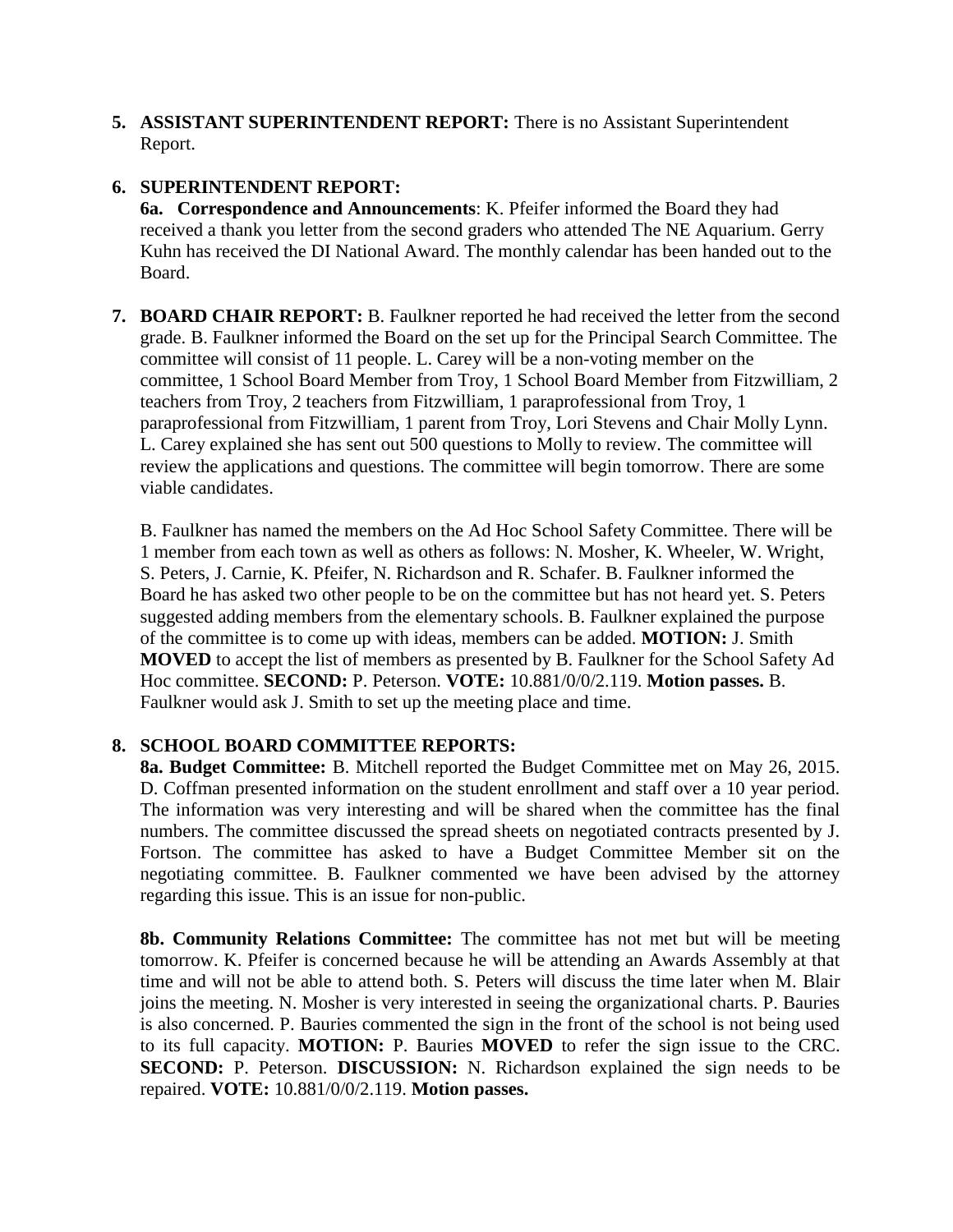**8c. Education and Technology Committee:** The committee is scheduled to meet on June 9, 2015 at 5:00 PM.

 **8d. Finance and Facilities Committee:** J. Carnie informed the Board the committee met on May 26, 2015. There are three motions coming to the Board tonight. There was a proposal for a sound and light system for the Troy Multi-purpose Room. The committee reviewed the Monthly Expense Report, discussed Catastrophic aid, and the Medicaid situation. He explained the parents are not returning the needed information in order to bill Medicaid. The committee discussed the request to use the gym for voting, request from Planet Aid and the discussion on the fields behind Mt. Caesar will be discussed at the next meeting. **MOTION:**  J. Carnie **MOVED** to instruct the Superintendent to respond to the Town of Swanzey's request to utilize the MRMS/HS as a voting location for all future voting as; the committee is uncomfortable with voting while school is in session. The MRSD calendar has been set for the 2015-2016 year, however we would entertain a discussion for future voting dates after July 2016 to allow voting in the school. **SECOND:** P. Peterson. **DISCUSSION:** P. Bauries commented we want to be good neighbors but at this time she finds it disturbing to disrupt the school day. She is upset one person versus the betterment of the community. It is a safety issue. B. Faulkner commented the selectmen are responding to a letter. **VOTE:**  10.881/0/0/2.119. **Motion passes.** 

**MOTION:** J. Carnie **MOVED** to approve the Bird Sanctuary Proposal presented by Jennie Calnan and the Middle High School Students, with an appropriation of up to \$984.85 to complete the project. **SECOND:** P. Peterson. **DISCUSSION:** A copy of the proposal was in the Board packet. **VOTE:** 10.881/0/0/2.119. **Motion passes.** 

**MOTION:** J. Carnie **MOVED** to approve placing a "Planet Aid" recycling container at the MRMS/HS campus outside location. The thought is to locate it at the far end of the student parking lot. Planet Aid will pay \$.05 per pound for the donations. **SECOND:** P. Peterson. **DISCUSSION:** K. Wheeler would suggest the funds go to a PTO. B. Faulkner explained any money goes to the general fund. W. Wright would suggest dedicating the funds to Project Graduation each year. B. Mitchell would ask if Planet Aid is a true charity or business. J. Fortson explained you need to contact Project Graduation, they have their own identity. **MOTION:** W. Wright **MOVED** to amend the motion to donate the funds to Project Graduation. **SECOND:** P. Peterson. **VOTE on amendment:** 10.881/0/0/2.119. **VOTE:**  10.881/0/0/2.119. **Motion passes.** 

**8e. Policy Committee:** B. Faulkner reported the committee met and this is a second reading for the 2 policies. Policy BBBH-R is a second reading. We are now a single district and the policy has been changed to reflect that. K. Pfeifer explained other changes were to align with State law. **MOTION**: P. Peterson **MOVED** to table Policy BBBH-R. **SECOND:** K. Wheeler. **DISCUSSION:** J. Carnie commented when Policy BBBH-R comes back it will be the first reading. **P. Peterson and K. Wheeler will withdraw their motion. MOTION:** P. Peterson **MOVED** to refer Policy BBBH-R back to the Policy Committee. **SECOND:** K. Wheeler. **VOTE:** 10.881/0/0/2.119. **Motion passes.**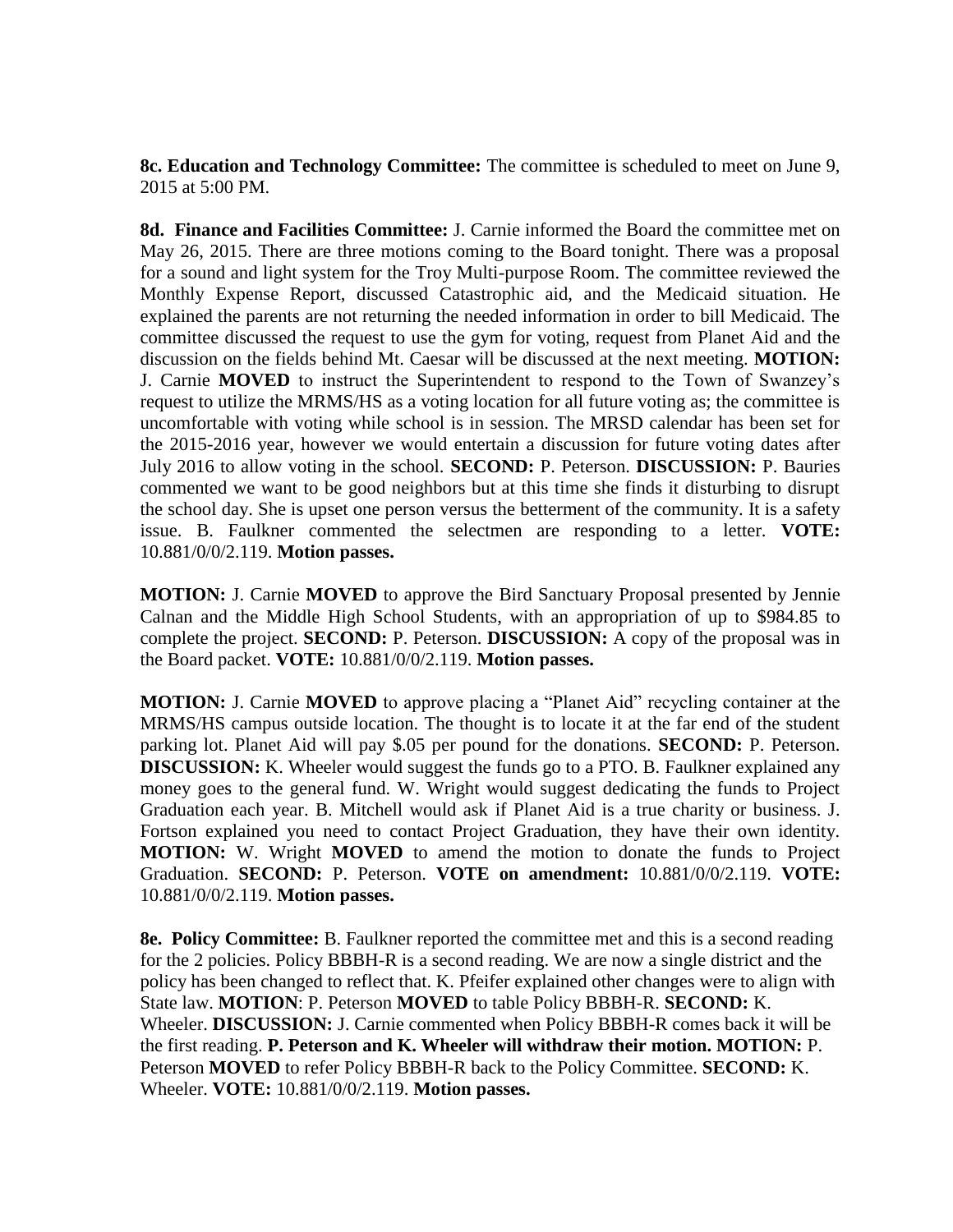P. Bauries explained the changes in the Policy JLCF Wellness Policy are highlighted in yellow. The MRSD has used this policy for years and has never approved it. T. Walsh asked the committee to present to the Board. **MOTION:** P. Bauries **MOVED** to approve Policy JLCF as presented by the Policy Committee. **SECOND:** P. Peterson. **DISCUSSION:** It is stated sweets and soda cannot be used as an award or punishment. It was commented on the fact recess may be taken away as a punishment. K. Pfeifer commented recess is taken away all the time. It is done when someone will be hurt or will hurt others. **VOTE:**  8.471/1.075/1.335/2.119. **Motion passes. MOTION:** S. Peters **MOVED** to send this issue to the newly appointed Ad Hoc Safety Committee and place this on their agenda. **SECOND:** P. Peterson. **DISCUSSION:** It was suggested to have T. Walsh attend the meeting. **VOTE:**  10.881/0/0/2.119. **Motion passes.** 

 **8f. Sports Committee:** The Sports Committee has not met. They are scheduled to meet on June 16, 2015 at 6:00 PM.

**8g. Ad HOC STEAM:** P. Bauries reported the committee has not met. They will meet tomorrow to draft the final report to submit to the Board at the next meeting.

#### **9. Old Business:**

**9a. Other Old Business as may come before the Board.** 

#### **10. NEW BUSINESS:**

**10a. Action on the Manifest: MOTION:** B. Tatro **MOVED** to accept the manifest in the amounts of \$ 1,851,749.90. **SECOND:** P. Peterson. **VOTE:** 10.881/0/0/2.119. **Motion passes.** 

**10b. Other New Business as may come before the Board:** P. Bauries heard that the teachers are working in a work to rule situation. It was commented when we go into a nonmeeting we need to discuss this. B. Faulkner explained work to rule is only what is absolutely required in the contracts. He also said there is no formal action. K. Pfeifer said it is a contract issue and should be discussed in non-public.

**MOTION:** B. Tatro **MOVED** to rescind the decision of the administration regarding the assignments. **SECOND:** J. Smith. **DISCUSSION:** K. Pfeifer would suggest tabling this issue until the full issue can be discussed. You cannot speak in public regarding personnel. B. Faulkner commented per policy we need to have advanced notice and a discussion. K. Pfeifer commented it is very dangerous to speak in public session. There is more to it. P. Bauries suggested the Ad Hoc STEAM Committee take up this issue. **MOTION:** P. Bauries **MOVED** to amend the motion and refer it to the Ad Hoc STEAM Committee. **SECOND:** K. Wheeler. **DISUSSION:** B. Faulkner commented this is not consistent with Board policy. J. Carnie said the motion is not clear on what the situation is. Is it a personnel issue or a budget issue? B. Tatro the intent is to get the funds back to pay for the administrator and fully staff the specials. J. Carnie asked how the Ad Hoc can discuss these issues. **MOTION:** P. Bauries **MOVED** to table the entire issue. **SECOND:** K. Wheeler. **VOTE:** 5.236/3.571/2.073/2.119. **Motion passes.**